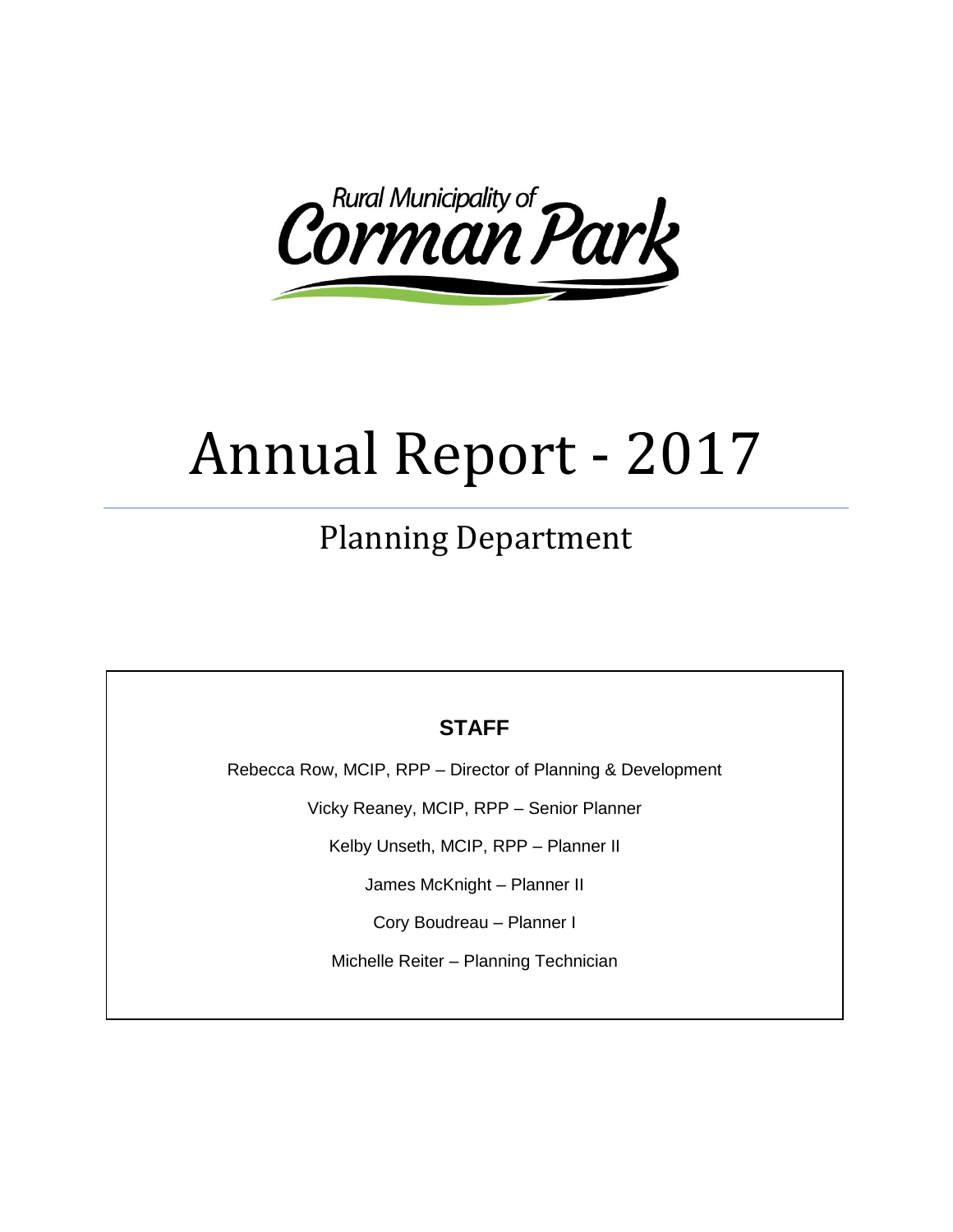# **Planning Applications**

All of Corman Park's various planning, permitting, rezoning and subdivision processes are managed by the R.M. Planning Department. The planners also provide guidance on land use, development regulations and zoning information to R.M. Council, staff, ratepayers, developers, stakeholders and the public. Many of these inquiries result in subdivision, rezoning or permit applications that are considered in this report while others result in important land transactions.

The Planning Department also acts as a liaison between various groups and is an active participant at public meetings involving the Municipality and residents of Corman Park.

# **Planning Staff Update**

In 2017 there were two staff updates that took place. In September, Vicky Reaney was hired as the new Senior Planner. Her previous experience included work at the City of Saskatoon and the Province of Manitoba. Vicky is a registered professional planner (RPP) with the Canadian Institute of Planners (CIP) and the Saskatchewan Professional Planners Institute (SPPI).

In September, Kelby Unseth a Planner II with the R.M., received his RPP designation with CIP and SPPI after completing his log book and oral exam. A RPP is a planner who has met all the membership requirements for education and responsible professional planning experience.

These staffing updates provide the R.M. with three full professional planners and two planners who are in the process of completing their candidate membership. The Planning Technician is also undergoing planning and land use classes to supplement her current on the job training.

# **Development Permits**

The following table indicates the number of discretionary use applications approved for each division over the past six years. The six year average is 30 permits:

| <b>Division</b> | 2012 | 2013 | 2014 | 2015 | 2016 | 2017 |
|-----------------|------|------|------|------|------|------|
|                 |      |      |      |      |      |      |
| ⌒               |      |      |      |      | Э    |      |
|                 |      |      |      |      |      |      |
|                 |      |      |      |      |      |      |
|                 |      |      |      |      |      |      |
|                 |      |      |      |      | 10   | 10   |
|                 |      |      |      |      |      |      |
|                 |      |      |      |      |      |      |
| <b>TOTAL</b>    |      | 12   | 32   | 31   | 45   |      |

**Number of Approved Discretionary Use Development Permits: 2012 – 2017** 

The R.M. approved 47 discretionary use development permits in 2017 which is slightly above those issued in 2016. There are 24 discretionary use applications that are still in progress.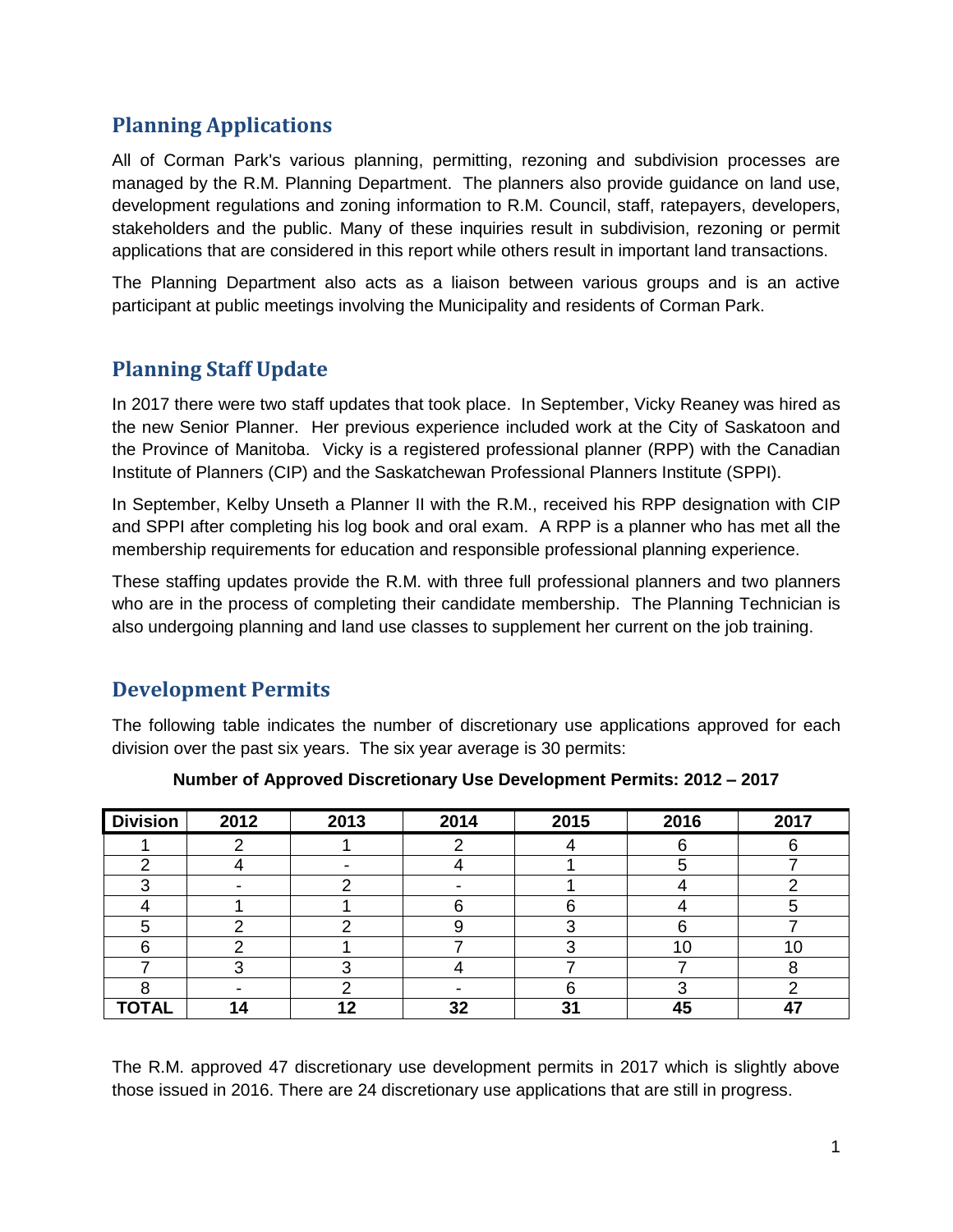The R.M. issued a total of 234 development permits in 2017 which includes permitted and discretionary use development permits. This is on pace with the last six years as the average approved over that timeframe is 230 permits; the six year comparison is shown below:



**Total R.M. Approved Development Permits: 2012 – 2017**

# **Building Permits**

The following tables and information indicate the type, number, construction value and permit fees received for the building permits that were issued in the past five years.

| Number of Approved Building Permits: 2012 - 2017 |  |  |  |  |
|--------------------------------------------------|--|--|--|--|
|--------------------------------------------------|--|--|--|--|

| <b>Division</b> | 2012 | 2013 | 2014 | 2015 | 2016 | 2017 |
|-----------------|------|------|------|------|------|------|
|                 | 38   | 41   | 46   | 33   | 47   | 61   |
| ⌒               | 20   | 15   | 23   | 30   | 20   | 35   |
| 2               | 13   | 12   | 21   | 16   | 20   | 20   |
|                 | 30   | 24   | 17   | 20   | 18   | 21   |
| 5               | 18   | 20   | 20   |      | 27   |      |
| 6               | 31   | 23   | 21   | 27   | 28   | 32   |
|                 | 20   | 20   | 20   | 24   | 27   | 20   |
| റ               | 32   | 27   | 27   | 31   | 24   | 20   |
| <b>TOTAL</b>    | 202  | 182  | 195  | 192  | 211  | 220  |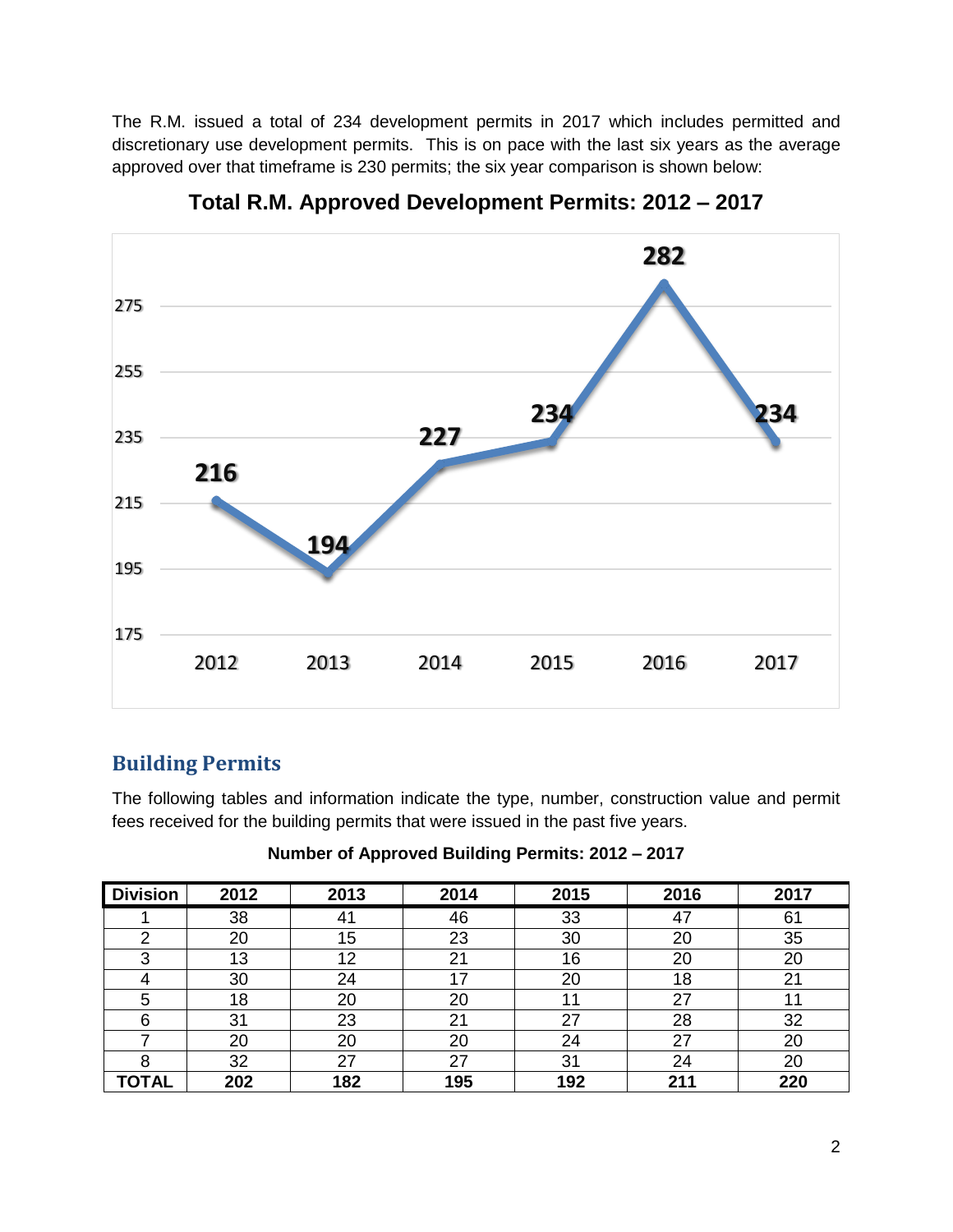The R.M. experienced another strong year of construction activity in 2017 as 220 building permits were issued, which is the highest number in the past six years. The value of construction for these permits totaled \$87,018,773 which generated permit fees of \$431,124. An approximate 37% increase in construction value and permit fees was seen in 2017 from 2016. In 2017 the value of construction and permit fees were the  $2<sup>nd</sup>$  highest in the past six years with the exception of 2013 which saw values only 3% higher than the past year.

A number of major projects were undertaken in 2017 with 18 projects exceeding \$1 million in construction value; in comparison there were 12 projects in 2016 and 11 in 2015. The largest projects in terms of construction value in 2017 were both \$7 million; with the top project from each development category shown in the table below:

| <b>Type</b>  | <b>Estimated Value</b><br>of Construction | <b>Details of Construction</b>                                             |  |  |  |
|--------------|-------------------------------------------|----------------------------------------------------------------------------|--|--|--|
| Residential  | \$7,000,000                               | Division 1: Residential Addition and Re-evaluation<br>- Greenbryre Estates |  |  |  |
| Agricultural | \$3,660,000                               | Division 6: Richardson International Limited Grain<br><b>Bin Expansion</b> |  |  |  |
| Commercial   | N/A                                       | N/A                                                                        |  |  |  |
| Industrial   | \$7,000,000                               | Division 4: Warehouse Addition – Biz Hub                                   |  |  |  |

Residential dwellings accounted for approximately 33% of the building permits issued in 2017 with 73 permits for dwelling units which include new residences, RTM's, moved residences, garden suites and mobile homes. The value of construction for this segment was \$41,250,023 which accounts for just over 47% of the total value of construction in Corman Park.

Municode Services Ltd. and the Planning Department have worked closely together since 2015 to address open building permits and outstanding deficiencies. There were 118 building permits closed in 2017, and over 380 closed during the past three years.

#### **Subdivisions**

Subdivision applications are referred by the Community Planning branch of the Ministry of Government Relations to the R.M. for comments regarding compliance with the Official Community Plans and Zoning Bylaws and other planning policies. This table summarizes the type and number of subdivision applications approved in 2017:

| <b>Type</b>                     |    | <b>Division and Number of Subdivision Applications</b> |   |   |   |   |   |    |      |
|---------------------------------|----|--------------------------------------------------------|---|---|---|---|---|----|------|
|                                 |    | 2                                                      | 3 | 4 | 5 | 6 |   | 8  | R.M. |
| Single Severance Residential    | 4  | $\mathcal{P}$                                          | 3 | 6 | 3 | 3 | 6 |    | 34   |
| <b>Multi-Parcel Residential</b> |    |                                                        |   |   | - |   |   |    |      |
| Commercial/Industrial           | 5  |                                                        | - |   |   |   |   |    | 8    |
| Agricultural                    | -  | $1 -$                                                  |   |   |   |   | - | 4  | 9    |
| <b>Public Utility</b>           | 3  |                                                        | - |   |   |   |   |    | 5    |
| <b>TOTAL</b>                    | 14 |                                                        | 4 | 9 | 5 |   |   | 11 | 58   |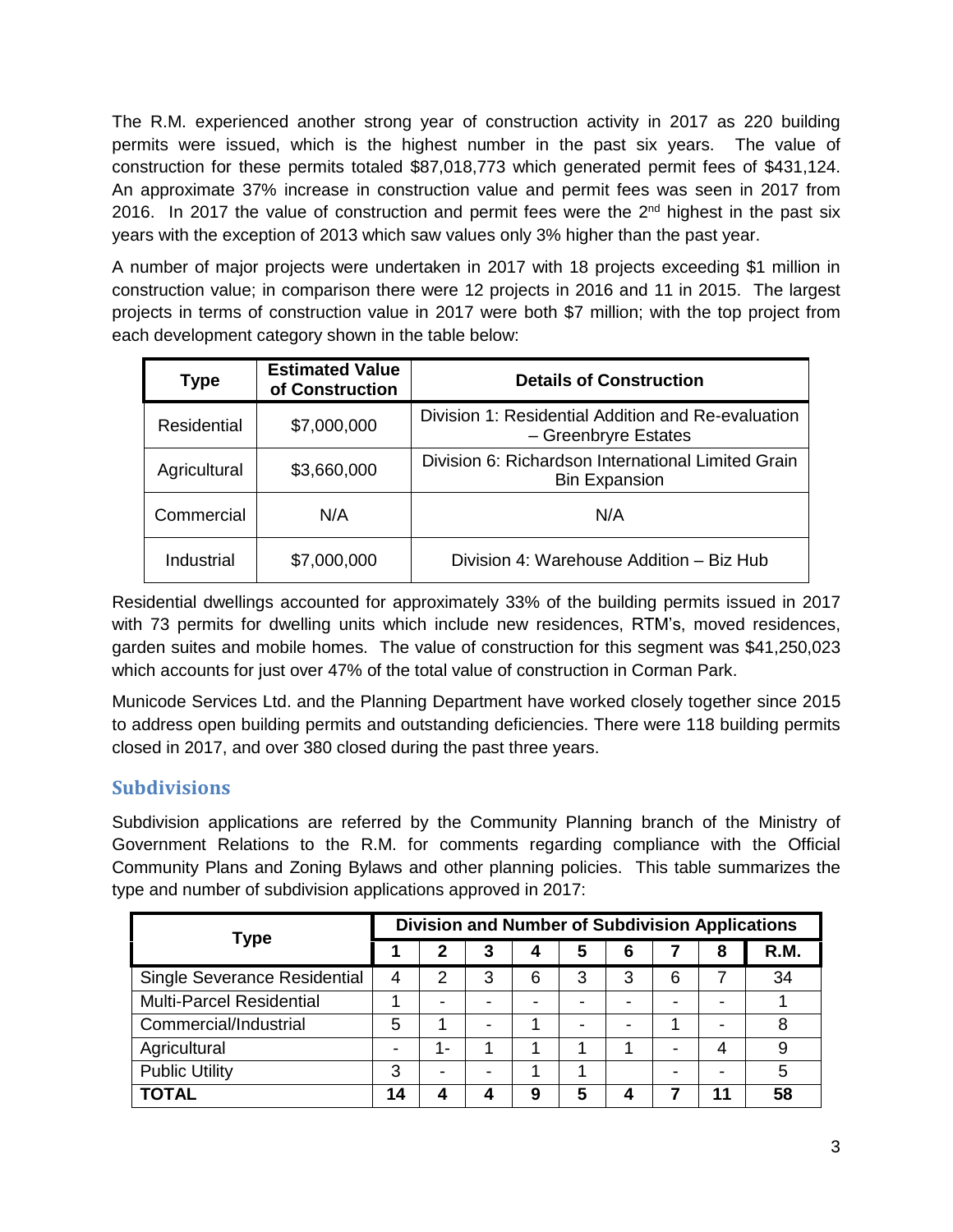In reviewing the past six years, 2017 was slightly above average for R.M. approved subdivisions but down 20% when compared to 2016. 2016 was almost double the average and this past year saw things return to more normal values. Another 23 applications are still under review with additional applications expected to be referred to Corman Park in 2018.



**Number of R.M. Approved Subdivision Applications 2012 – 2017**

#### **Subdivision Servicing Fees**

The *Planning and Development Act, 2007 (the Act)* makes provision for Council to charge subdivision servicing fees to recover the Municipality's cost of providing upgrading public improvements that directly or indirectly serve a proposed subdivision. In 2017, a total of \$514,501 in subdivision servicing fees was paid to the Municipality.

#### **Municipal Reserve**

*The Act* requires that when land is subdivided for non-agricultural purposes, a portion must be dedicated for public use municipal reserve lands or cash-in-lieu of municipal reserve dedication must be provided. The Planning Department works with Council to makes recommendations on land dedication.

In 2017, the Municipality received \$655,996 as cash-in-lieu of dedication of land. The monies in the account must be used to purchase land to be dedicated for public use or to develop and maintain existing dedicated lands. During 2017, the R.M. approved the use of over \$258,500 of these funds for the following: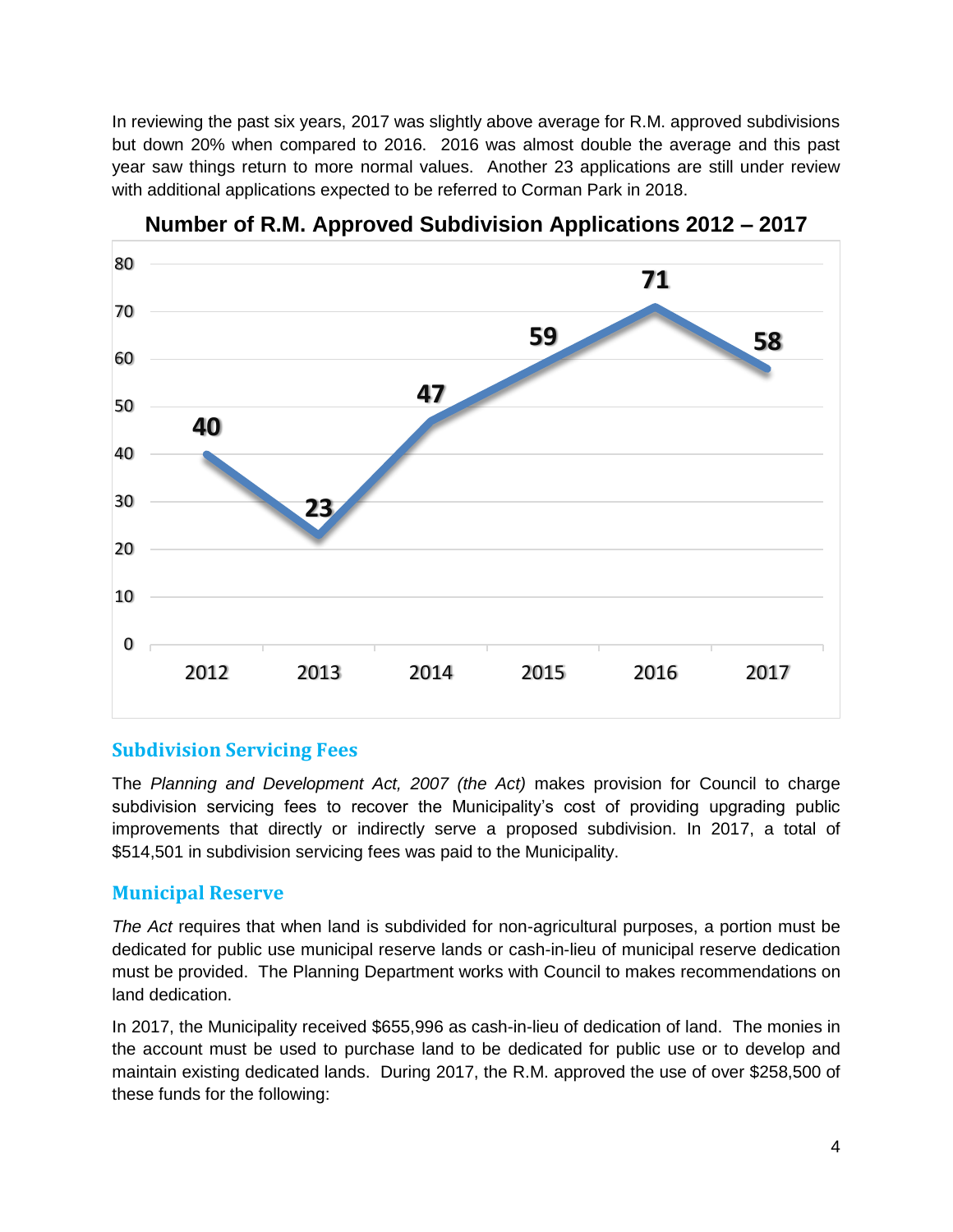- Merrill/Moon Lake Fire Volunteer Fire Department (\$1,618.84)
- Town of Asquith Rink & Sports Ground (\$6,000)
- Town of Langham Curling Rink (\$62,000)
- **Bergheim Co-operative Recreation (\$2,000)**
- City of Martensville Lake Vista & Holy Mary Centre Schools (\$25,000)
- Town of Langham Skate Park (\$12,500)
- Floral Community Centre (\$5,593.38)
- Town of Dalmeny Rink (\$15,000)
- City of Warman Traditions Elementary & Holy Trinity Schools (\$25,000)
- South Corman Park Community Association (\$26,593.40)
- Langham & District Centennial Arena (\$50,000)
- City of Martensville Skate Park (\$20,000)
- Saskatchewan Railroad Historical Association (\$4,000)
- Merrill School (\$3,198.57)

The remaining balance in the municipal reserve account is \$1,516,125.

# **Rezonings**

The following table indicates the number of rezoning applications that were approved in the past six years by division and totalled in the R.M. This number will not match subdivision approvals as a rezoning is not needed in each case:

| <b>Division</b> | 2012 | 2013 | 2014 | 2015 | 2016 | 2017 |
|-----------------|------|------|------|------|------|------|
|                 | ◠    |      | 5    |      |      |      |
| ົ               |      |      |      |      |      |      |
| ◠               |      |      |      |      |      |      |
|                 |      |      | ⌒    |      | 4    | ◠    |
| 5               |      |      |      |      | 5    |      |
| 6               |      |      |      | 5    |      |      |
|                 |      | ี่ค  | 5    |      | ⌒    |      |
| 8               | ⌒    |      | 5    |      | 10   |      |
| <b>TOTAL</b>    | 18   | 17   | 18   | 29   | 35   | 32   |

#### **Number of Approved Rezonings**

# **Textual Amendments**

Planning staff have spent considerable time updating planning policies in both the R.M. and Corman Park-Saskatoon Planning District. In the past six years 57 textual amendments have been made to R.M. and/or Planning District bylaws; of those over 25% were completed in 2017.

Some of the major policy amendments in the past year included:

changing the time limit on Mineral Resource Extraction Industries from 2 to 4 years;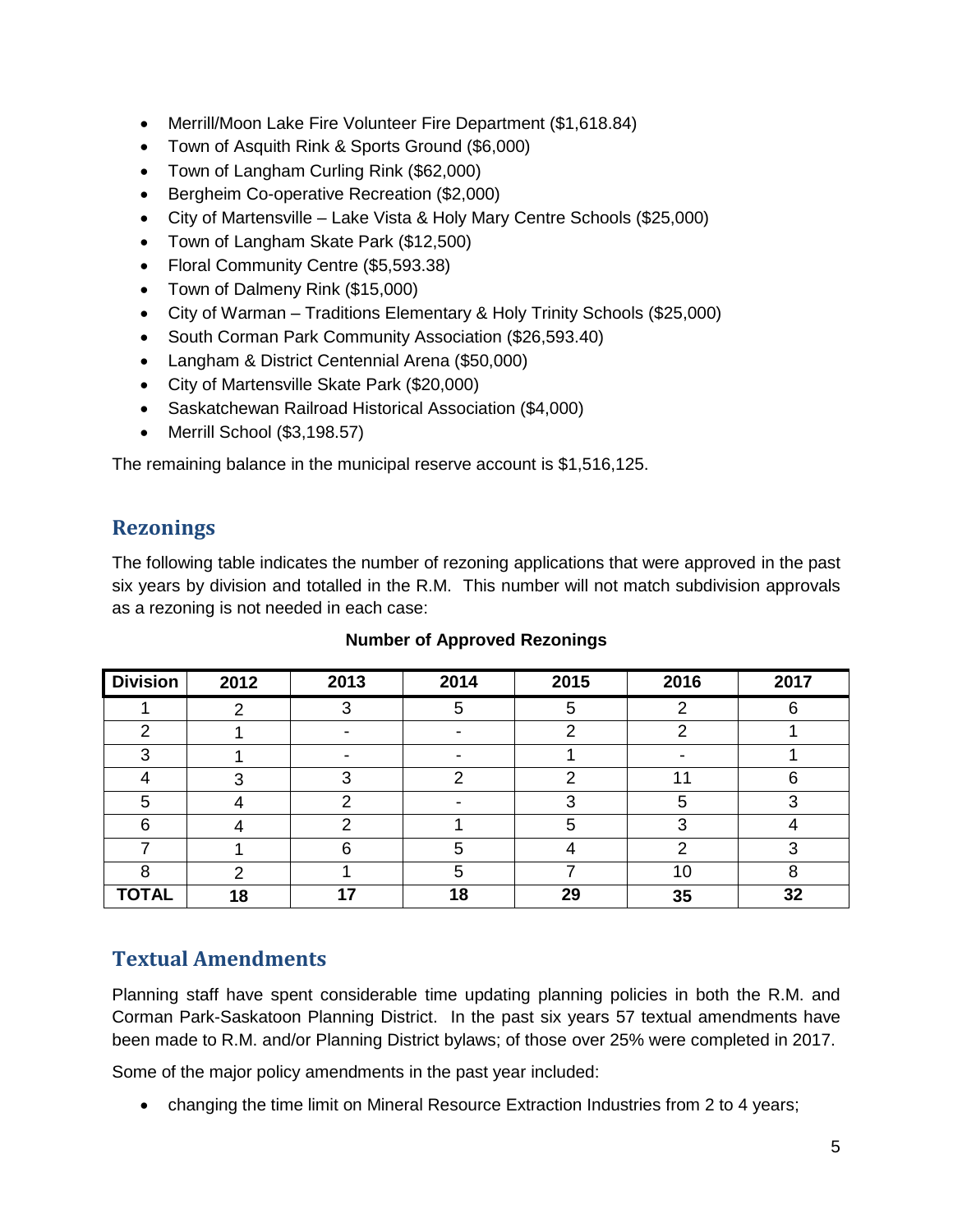- allowing a Work Camp to be located temporarily in the R.M. and provide for other types of temporary uses to be established;
- reviewing our Industrial District regulations to create new business, light and heavy industrial Zoning Districts; provide for new allowable uses and reduce the minimum industrial lot size to 2 acres;
- allowing for a co-existence agreement to be executed to allow for setback reductions between a Liquid Waste Disposal Facility and other uses; and
- beginning the review of Intensive Livestock Operations related to setbacks and coexistence agreements.

# **Zoning Compliance Certificates**

The Planning Department provides Zoning Compliance Certificates as a service to ratepayers or potential purchasers of a property during real estate transactions; they are often requested by buyers/sellers, realtors, lawyers or banks. For a fee on a request basis, a historical review of R.M. files is conducted to outline the zoning, building information and history of the property.

In 2017, we issued 34 Zoning Compliance Certificates which is approximately half of the 62 issued in 2016 but on pace with the 38 issued in 2015 and 40 issued in 2014.

#### **Bylaw Enforcement**

In 2016, R.M. Council provided support to enforce bylaw infractions our Official Community Plans, Zoning Bylaws, Nuisance Abatement Bylaws and other R.M. bylaws. To assist in these efforts, the R.M. contracted the Commissionaires to provide bylaw enforcement services; Dave Prout, our Bylaw Enforcement Officer, started in November 2016.

Given this has been the first year that a Bylaw Enforcement Officer was designated to assist planning staff with files, the primary focus was on sites that were conducting discretionary uses or businesses without a permit, assistance with verifying building construction/removal as well as assisting the Tax Assessor to identify commercial operations. 187 different sites were inspected in 2017 with 49 letters being issued requesting compliance. This process has resulted in 22 development permit application files being initiated. In two of the situations an Order of Compliance was issued.

Over the course of the year the Bylaw Enforcement Officer submitted five articles for publication in the Clark's Crossing Gazette to pass information to the public on focus areas for compliance as well as provide the public with information that this new position exists at Corman Park and contact information for investigations. Continued use of the R.M. website and quarterly newsletters for "Did You Know" series of reminders on permits and planning requirements was also done.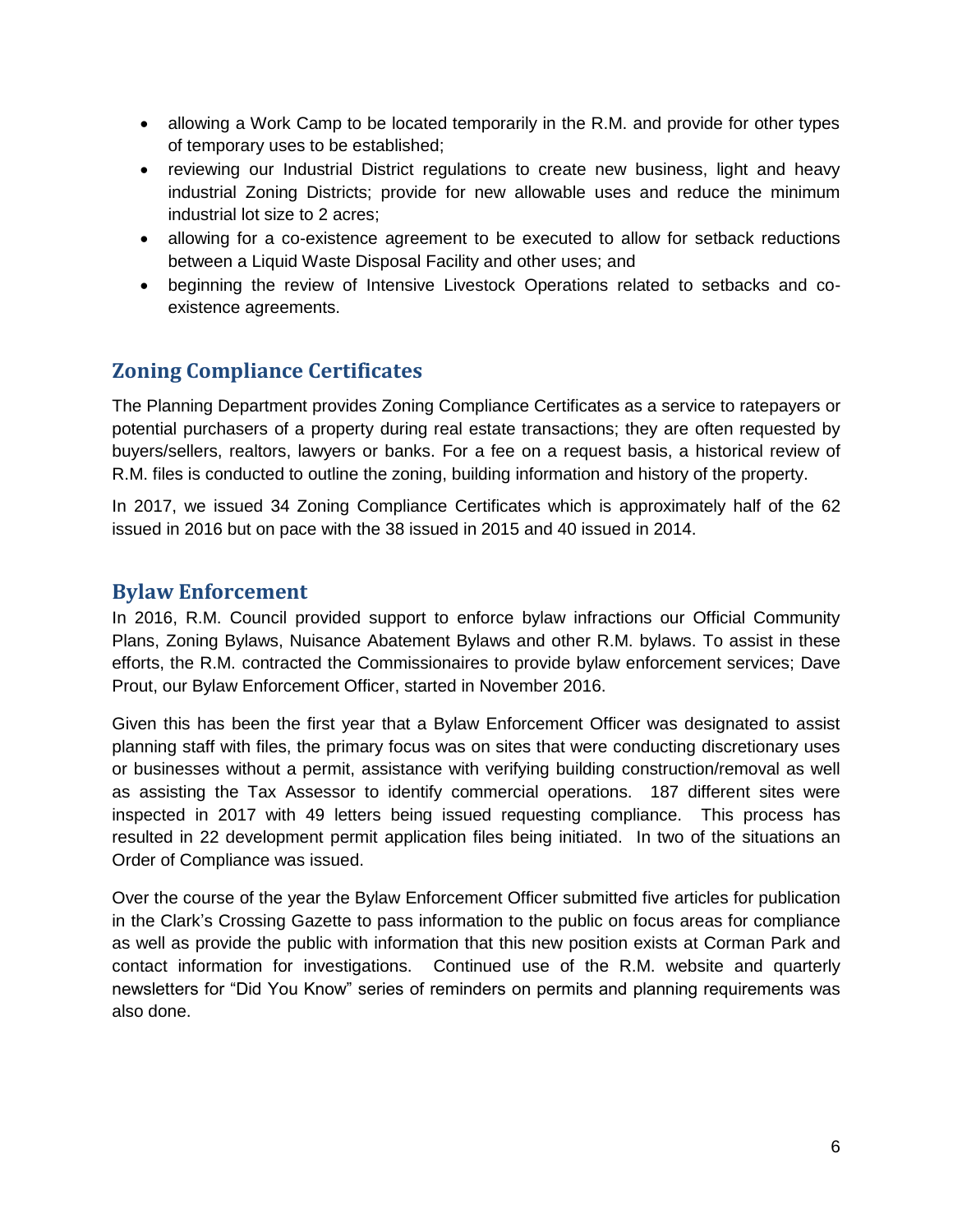# **Corman Park – Saskatoon Planning District**

The R.M. and the City of Saskatoon have established a Planning District and have a District Planning Commission (DPC) which reviews and provides recommendations to the R.M. and City of Saskatoon Councils on land use planning and related matters in the Planning District.

The DPC comprises nine voting representatives with four appointed by the R.M., four appointed by the City and one joint representative. The R.M. and joint representatives in 2017 were:

- Reeve Judy Harwood R.M. Rep
- Councillor John Germs R.M. Rep
- Charlene Dalen-Brown R.M. Rep
- Maggie Robertson R.M. Rep
- John Waddington Joint Rep

The R.M. Planning Department is responsible for administering planning applications in the Planning District, as well as department members serving as secretary to the DPC. In 2017 the DPC held in person meetings in March, April, June, July, September and December, with email meetings occurring in May and August. In total the District Planning Commission considered nine subdivisions, two subdivision/rezoning applications, four discretionary uses and four textual amendments in 2017.

Councillor Randy Rooke was nominated as an R.M. representative on the DPC in 2018 as Ms. Robertson gave noticed of her resignation in December 2017.

#### **North Corman District Development Appeals Board**

Since Corman Park has an approved Zoning Bylaw in place, the *Act* requires that a Development Appeals Board be established. The R.M. is been a member of the North Corman District Development Appeals Board (NCDDAB) along with Warman, Martensville, Dalmeny, Osler and Langham.

Councillor Randy Rooke was the R.M. representative on the NCDDAB in 2017.

There were no appeals held by the NCDDAB regarding Corman Park in 2017. However there was an appeal heard by the Saskatchewan Municipal Board (SMB) on April 20, 2017, subsequent to the NCDDAB decision in 2016 to uphold the approval of the discretionary use application of Jonathon and Teddi Dear for an Agricultural Support Service (seed cleaning plant) on E  $\frac{1}{2}$  SE 17-39-5-W3. The decision from the SMB, dated June 9, 2017, was to rescind Council approval of the discretionary use due to inadequate notice. The R.M. amended their discretionary use comment form and process as a result of the SMB decision. A new discretionary use application for the Dear's is being processed by R.M. Administration for consideration by R.M. Council in 2018.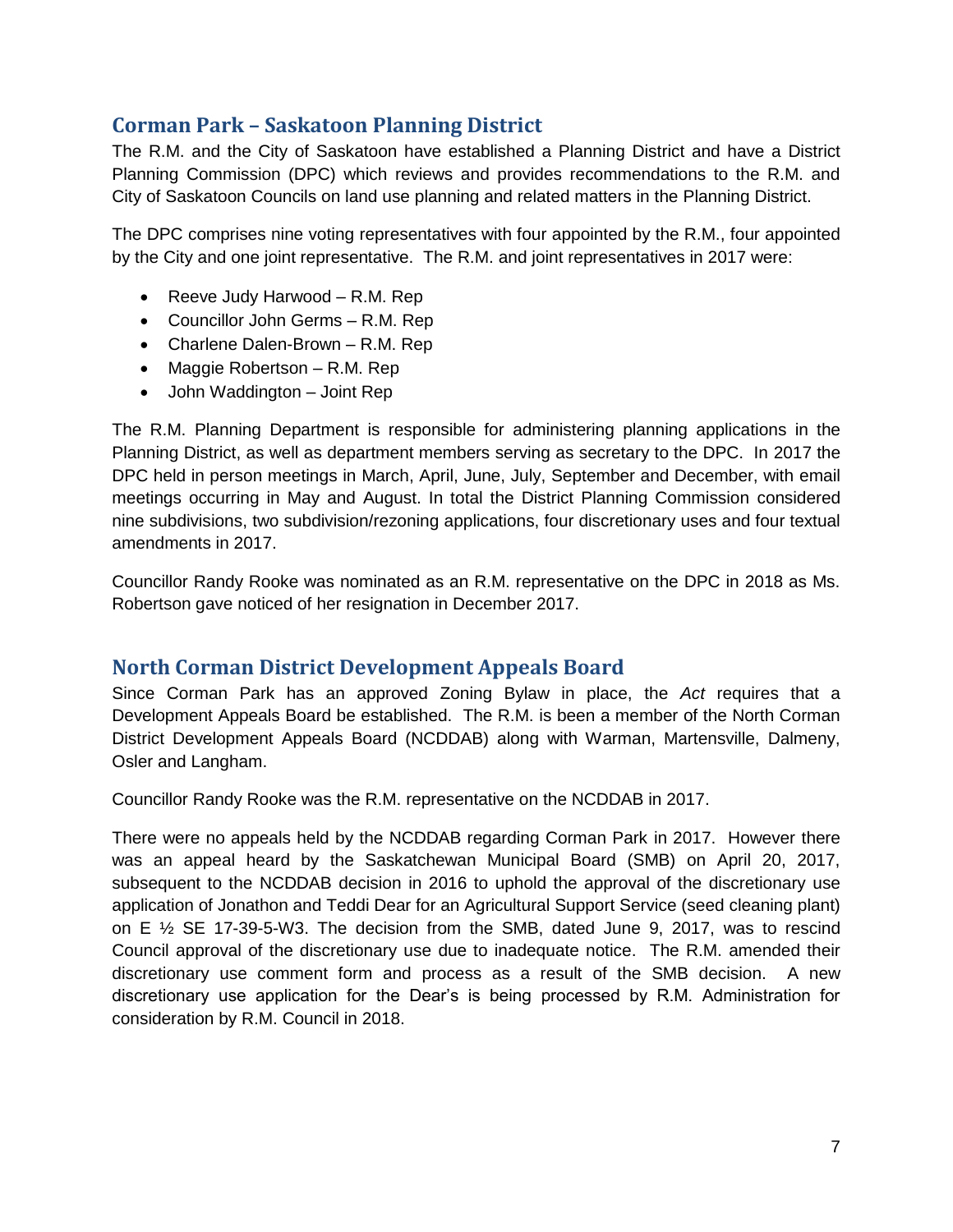# **Boundary Alteration Proposals**

In 2017, Council considered boundary alteration requests from the Town of Dalmeny and the City of Martensville.

Dalmeny submitted a request to annex approx. 90.3 ha (223.05 acres) of land into the east side of the Town for proposed stormwater management facilities and future residential growth areas. R.M. Council provided a complementary resolution for the boundary alteration on October 16, 2017 however the annexation not currently in effect.

Martensville submitted a request to annex approx. 781 ha (1930 acres) of land primarily on the north, east and west sides of the City, including lands across Highway No. 12. R.M. Council provided a complementary resolution for the boundary alteration on December 4, 2017 however the annexation is not currently in effect.

#### **Planning Department Policy Initiatives**

2017 continued to be a busy year for the Planning Department with a number of outstanding and new policy initiatives; it is expected that this trend will continue in 2018 as some of the projects are ongoing.

#### **Multi-Parcel Country Residential Call for Proposals**

In 2013 the R.M. released a Call for Proposals for multi-parcel country residential development. This year Council requested an update from those applicants involved in the Call for Proposals process. Three applications were removed from the list and a number of others are to be reevaluated in the future. Many applicants are in the process of completing their CDR however market conditions do not warrant proceeding at this time on the project.

In 2017 Meadow Ridges Estates, located in the SE 14-36-4-W3, was brought forward and approved by Council at the September 25, 2017 meeting. The proposed subdivision and rezoning was for 26 new residential lots. Another application, for Vista Ridge Estates in Division 1, was submitted for consideration in 2017 which will be brought forward for Council's consideration in 2018.

#### **Saskatoon North Partnership for Growth (P4G) Regional Plan**

Corman Park is a member of the Saskatoon North Partnership for Growth (P4G), which also includes representation from Saskatoon, Warman, Martensville, and Osler and advisory services from the Saskatoon Regional Economic Development Authority. The P4G membership is comprised of a political Regional Oversight Committee (ROC) and a Planning & Administration Committee (PAC).

In May 2017, the ROC endorsed the draft P4G Regional Plan for public and municipal review. A final public presentation from the consultants, O2 Planning + Design, was made on June 27, 2017.

As part of the proposed P4G Regional Plan a new Planning District is envisioned to be created, including membership from the R.M., Saskatoon, Warman, Martensville and Osler. This will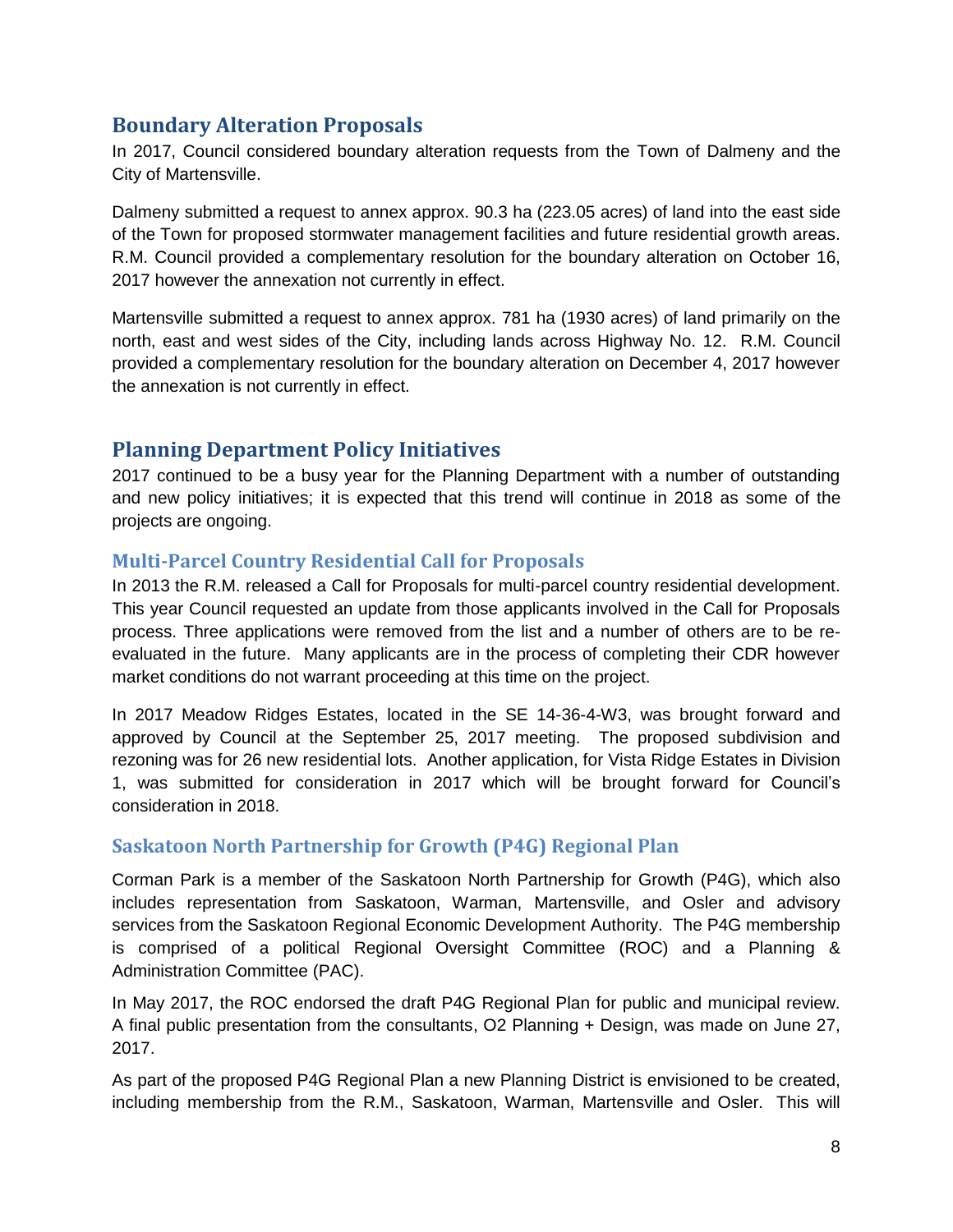include expanded Planning District boundaries as well as an expanded 13 voting member District Planning Commission.

In order to create the new P4G Planning District, a new P4G Official Community Plan (OCP), P4G Planning Agreement and P4G Zoning Bylaw must be drafted and given Ministerial approval by the Ministry of Government Relations (Community Planning). The current P4G Regional Plan will act as the new OCP and underwent municipal and legal review in fall 2017. Initial stages of drafting of the P4G District Planning Agreement and P4G Zoning Bylaw also began in 2017.

Since this official approval of the new P4G District will continue into late 2018, recommendations were presented to all five municipal Councils to "endorse in principle" the draft P4G Regional Plan, Servicing Strategy and Governance & Implementation Strategy in August/September 2017. The documents were then filed with Community Planning so development proposals in the region can begin to be evaluated on the draft policies, prior to the new P4G Planning District being officially created. This "endorsement in principle" also allowed the R.M. to proceed with bylaw amendments near the end of 2017 so that current policy aligns with the proposed P4G Regional Plan.

Once legal review and drafting of the other required documents is complete, the new P4G Planning District can be considered by all municipal Council's for official approval by Bylaw; this is expected to take place in late 2018. Additional public hearings, including the consideration for a joint public hearing between the five municipal Councils, will take place at that time.

#### **Hydraulic Modelling Study**

During the "5 per Quarter or 3 per 80 acre" bylaw amendment process in 2014, the Water Security Agency (WSA) recommended undertaking hydraulic modeling to allow for additional development in the flood plain, with the other option being for the R.M. to disallow density increases in the flood plain. The two options were presented to Council and it was determined that the modeling would not be undertaken at the time and that the floodplain areas would be added to the exclusion map.

During discussions on the bylaws, WSA indicated that the two parties should work together to explore any federal or provincial flood mitigation program funding that might emerge. In June 2016, the WSA contacted the R.M. to submit an application under the National Disaster Assistance Program which is administered by Public Safety Canada. The study was to produce flood hazard mapping and an updated hydraulic model for the South Saskatchewan River in Corman Park.

While the initial funding request was successful, there were delays with WSA confirming their involvement in the project. In October 2017, the R.M. began the process to enter into agreements with the Ministry of Government Relations to secure the federal funding with Public Safety Canada. This is turn removed WSA from funding 50% of the project and replaced Corman Park as the applicant with the federal government funding the other 50% of the study. The Ministry of Government Relations is acting as a conduit for the funding.

A Request for Proposals is expected to be released in January 2018 by Corman Park.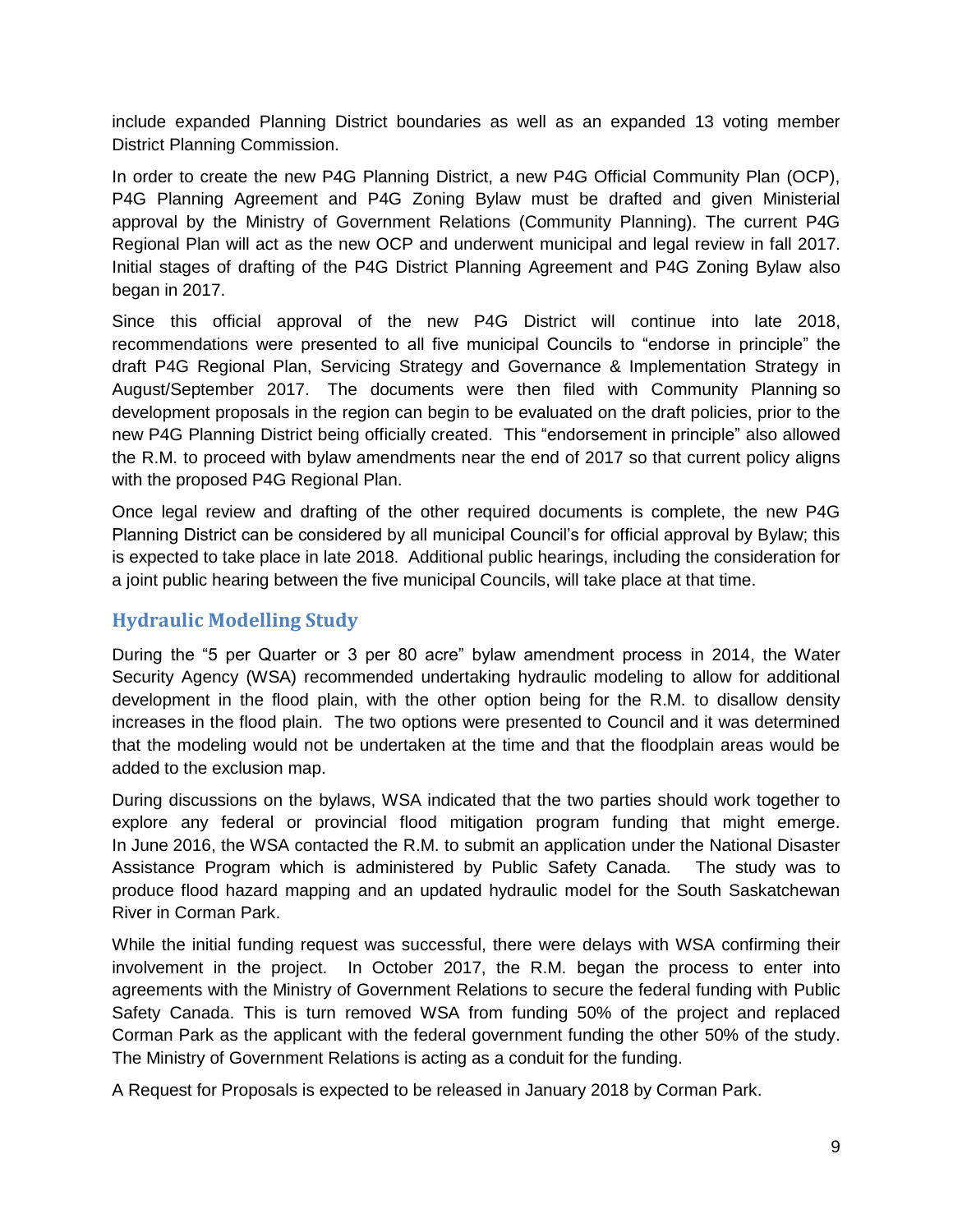#### **R.M. Drainage Study**

R.M. Council provided direction in February 2017 that three areas, consisting of the North Corman/Highway No. 11 & 12 corridor; BizHub/Yellowhead and East Floral industrial areas be prioritized for completion of a master drainage study.

The intent of the drainage study is to identify existing drainage issues and catchment areas, assess the impact of future development on existing water bodies, recommend drainage upgrades and provide policies for future development. The study will be used to inform future studies or drainage works by the R.M. or private developers. Another outcome of the study would be to identify appropriate development regulations or considerations for drainage such as the appropriate storm event to use in site design.

R.M. Administration worked with the Water Security Agency (WSA), City of Saskatoon and P4G representatives on the terms of reference for study to ensure it will be beneficial for the R.M. and our stakeholders in the future.

Funding with the Federation of Canadian Municipalities (FCM) through the "Climate Change Plans & Studies Grants" program has also been explored; FCM has confirmed that the project may be eligible to receive funding for up to 80% of costs through the feasibility study tract.

A request was also made to approach the cities of Martensville, Warman, and Saskatoon for potential cost sharing. The P4G municipalities are discussing funding and appropriate studies in the region so resources are not being duplicated; the project is expected to begin in 2018.

# **Transportation Projects**

Corman Park planners are involved with a number of provincial transportation projects.

#### **Interchanges/Overpasses at Highway No. 11 & No. 12**

In 2014 the Ministry of Highways & Infrastructure (MHI) determined a need for interchanges/overpasses at Warman/Highway No. 11 and Martensville/Highway No. 12. In September 2015 MHI released a Request for Qualifications to begin the process to select a firm to construct the overpasses; Peter Kiewit Infrastructure Co. was retained by MHI.

Corman Park approved the subdivisions required for both interchanges in 2016. Construction began in 2017 and is expected to continue until 2019. For more information on the project and for updates please visit [http://www.wminterchanges.ca/.](http://www.wminterchanges.ca/)

#### **Saskatoon Freeway South East General Location Study**

In 2013 the Ministry of Highways & Infrastructure (MHI) began a Validation Study for the current location of the Saskatoon Freeway (formerly Perimeter Highway) with the purpose being to assess conditions that may have changed since the current alignment route was approved. In 2014 the study concluded and it determined that the majority of the route was valid however there was a large segment in the southeast quadrant that was not valid and additional studies were needed.